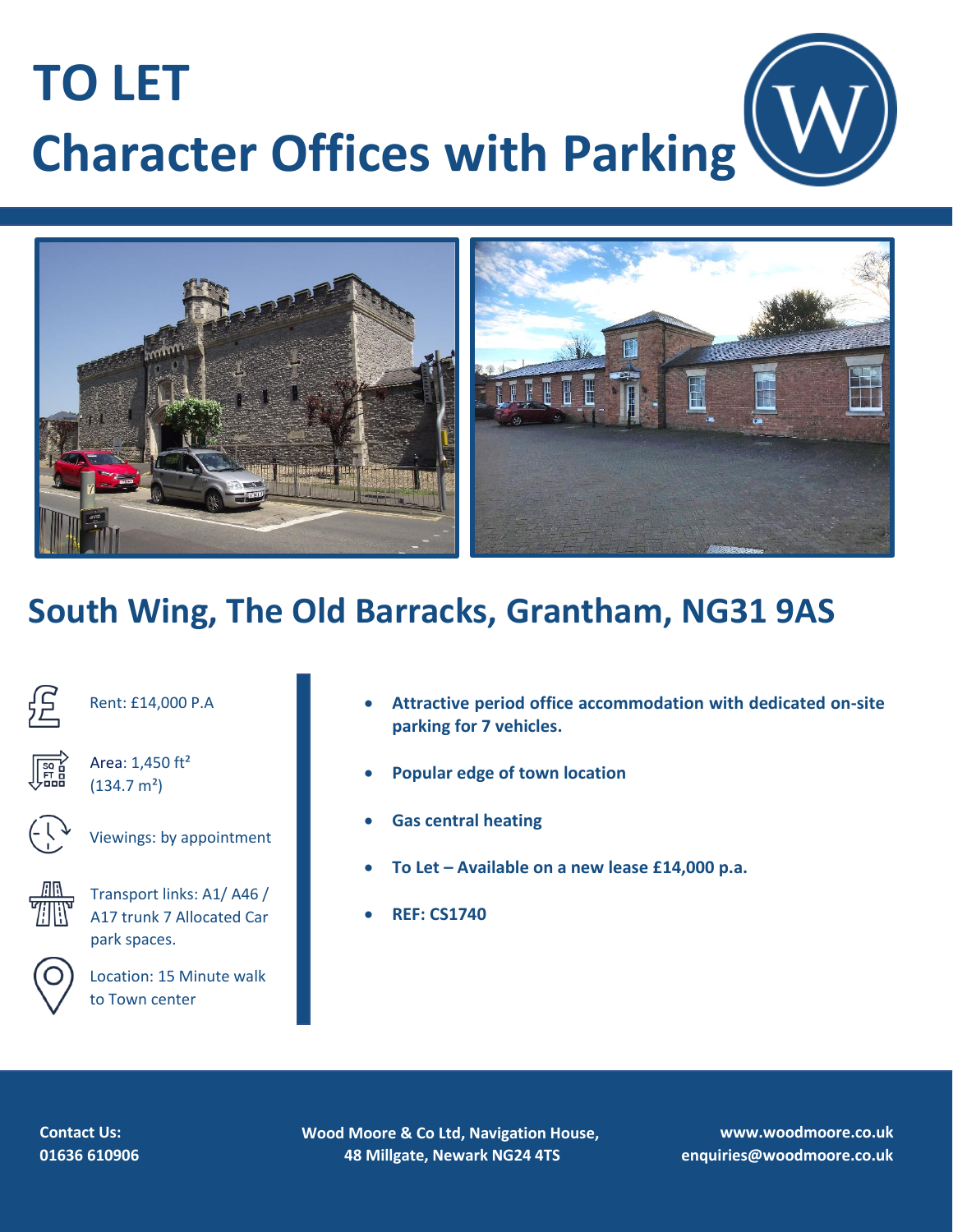### **Description and location**

Attractive period office accommodation in a prominent edge of town centre location, with private off-road parking in the centre. The historic former barracks is now converted into offices together with a veterinary practice and is set around a quad. The Old Barracks are situated at the junction of Sandon Road and Stonebridge Road, less than half a mile from the town centre (see attached location plan).

The property benefits from gas fired central heating, self-contained kitchen/WC facilities and incorporates attractive period features associated with its original historic use, as former army barracks.

### **Accommodation & Rents**

The accommodation consists briefly of the following:-

| <b>Accommodation</b>             | (ft <sup>2</sup> ) | (m <sup>2</sup> ) |
|----------------------------------|--------------------|-------------------|
| South Suite (in blue)            | 1.450              | 134.7             |
| <b>TOTAL (Net internal area)</b> | 1.450              | 134.7             |

All areas quoted are for guidance only)

**Externally**: There is a surfaced car par to the rear with 7 allocated spaces

#### **Services:**

All mains services are connected to the premises. Prospective occupiers are advised to make their own enquiries to the relevant utility companies as to the suitability or capacity of these services.

### **Rateable Value:**

The Property is currently assessed together with an adjacent unit and will be split. The V.O.A previously had a Rateable value of £13,750 (2019). All enquiries regarding Business Rates please contact South Kesteven District Council 01476 406080.

### **Tenure:**

Available To Let on a new lease for a term to be negotiated at an initial rent of £14,000 p.a.

### **Service Charge:**

The occupiers are responsible for the payment of an annual service charge to cover a proportion of the costs associated with the maintenance of the common areas (further details on request)

### **Energy Performance Certificate:**

EPC Ratings are available upon request

### **VAT:**

All figures quoted are exclusive of VAT which is payable at the prevailing rate.

### **Costs:**

Each party to be responsible for their own legal and professional costs incurred in creating the lease

**Contact Us: 01636 610906**  **Wood Moore & Co Ltd, Navigation House, 48 Millgate, Newark, NG24 4TS**

**www.woodmoore.co.uk enquiries@woodmoore.co.uk**